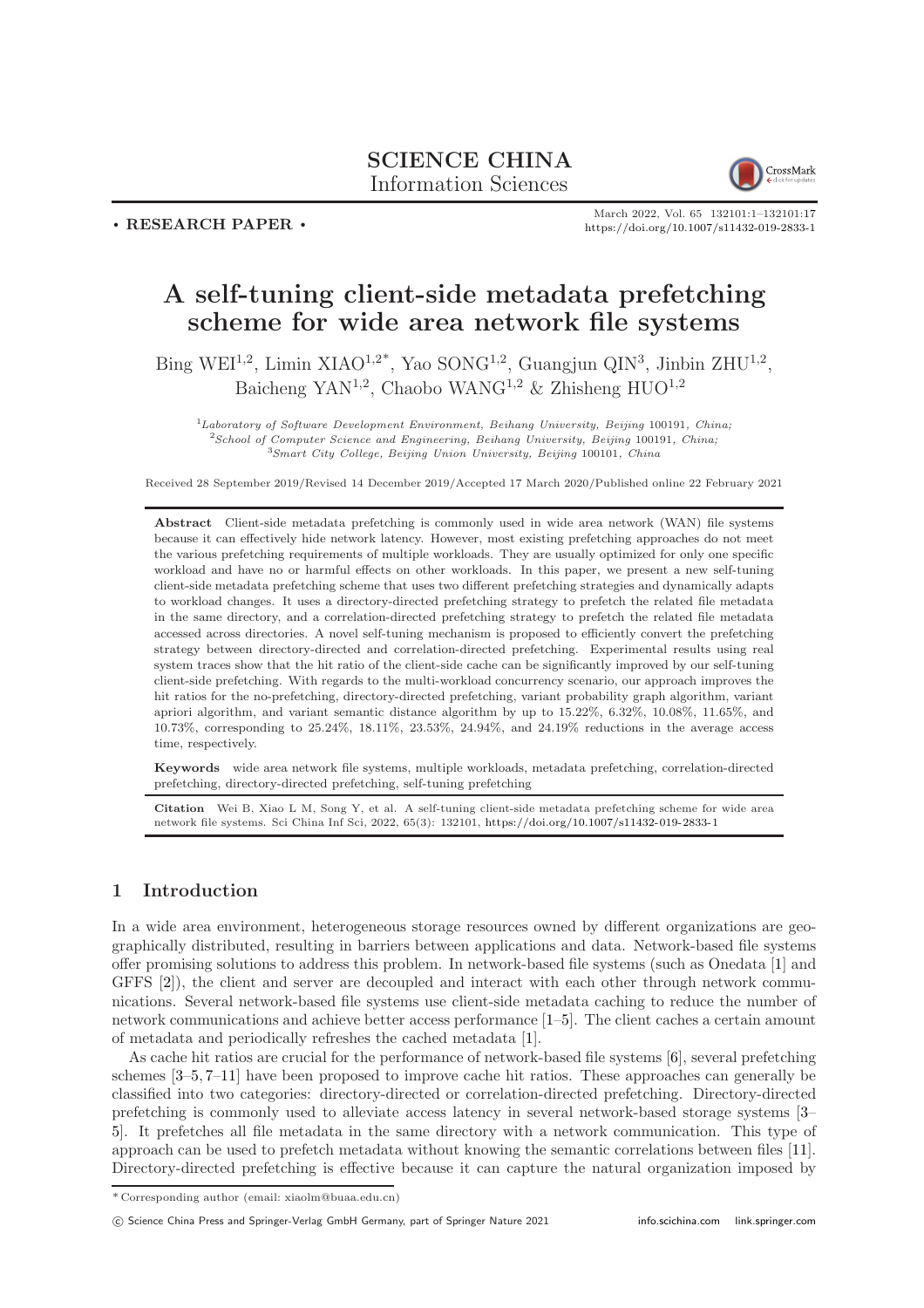<span id="page-1-0"></span>

Figure 1 (Color online) Variations of cache hit ratios for metadata fetching when running two different application workloads. (a) Financial1 Trace; (b) Exchange Server Traces.

users [\[11\]](#page-16-7). Correlation-directed prefetching is a promising approach that exploits increasing intelligence in file systems [\[5,](#page-16-3)[11,](#page-16-7)[12\]](#page-16-8). File correlations are useful for improving the effectiveness of client-side caching [\[7,](#page-16-6) [11\]](#page-16-7). For example, the hyperlink of html file B is embedded in html file A, and B has a high probability of being accessed once A is accessed. Therefore, we can cache A and B together to improve the cache hit ratio. As another example, consider a C program that is built from the source file HelloWorld.c, and the source file refers to the head file stdio.h. Clearly, stdio.h is likely to be accessed once HelloWorld.c is accessed. The prefetching module is usually configurable in storage systems, and a prefetching strategy can be loaded as needed before running an application [\[3–](#page-16-5)[5\]](#page-16-3).

Network-based file systems are expected to serve applications from various fields, and these applications have different workload characteristics, resulting in different requirements for metadata prefetching [\[13\]](#page-16-9). Existing prefetching approaches [\[3–](#page-16-5)[5,](#page-16-3) [7–](#page-16-6)[11\]](#page-16-7) typically use a unified prefetching strategy to serve I/O requests issued from different applications. This "one-size-fits-all" solution cannot meet the varied prefetching requirements, and the maximum file I/O bandwidth cannot be obtained [\[13\]](#page-16-9). For instance, directory-directed prefetching yields a higher cache hit ratio than the correlation-directed prefetching strategy in terms of metadata fetching when replaying Financial1 Trace (see UMass Trace Repository), as shown in Figure [1\(](#page-1-0)a). This is because the directory-directed prefetching strategy can capture the natural organization imposed by users [\[11\]](#page-16-7). Even though the files accessed consecutively under this workload are usually in the same directory, the correlation between any two files in the same directory is not close. The files placed in the same directory seem to be read randomly. Correlation-directed prefetching either lacks sufficient file association information to prefetch metadata or the prefetched metadata is incorrect, thereby failing to achieve the same hit-ratio level as directory-directed prefetching. Correlation-directed prefetching achieves a higher cache hit ratio when replaying Exchange Server Trace (see Storage Networking Industry Association), as shown in Figure [1\(](#page-1-0)b). This occurs because there is a close relationship between files across directories for this workload, and correlation-directed prefetching can effectively capture file association information to improve the prefetching accuracy [\[5,](#page-16-3)[7,](#page-16-6)[11\]](#page-16-7). For this workload, the files placed in the same directory are not accessed relatively close to each other. Directory-directed prefetching is static rather than dynamic; thus, it cannot fully exploit the complex semantic patterns between files in storage systems [\[7,](#page-16-6) [11\]](#page-16-7). We also find that directory-directed prefetching incurs cache thrashing. This is because useless metadata are prefetched, which then pollutes the client-side cache [\[14\]](#page-16-10).

The test results show that different application workloads have different prefetching requirements. Furthermore, I/O access patterns are more complex when multiple applications with different workload characteristics are run simultaneously [\[13\]](#page-16-9). The "one-size-fits-all" solution cannot address this problem [\[13,](#page-16-9)[15](#page-16-11)[–17\]](#page-16-12). In this paper, to address this problem, we present a new self-tuning client-side metadata prefetching scheme that uses multiple different prefetching strategies and dynamically adapts to workload changes. It uses a directory-directed prefetching strategy to prefetch the related file metadata in the same directory and correlation-directed prefetching strategy to prefetch metadata that are frequently accessed together across directories. The proposed file mining strategies are modified as our correlation-directed prefetching strategies to explore file correlations in several storage traces collected in real storage systems. As a result, the proper prefetching strategy can be selected to serve varied I/O requests to improve cache hit ratios. The main contributions of this paper are summarized as follows.

• A new prefetching approach is proposed to adaptively adjust the prefetching strategy based on the variations of access patterns for wide-area file systems. It tracks the cache hit ratios of each prefetching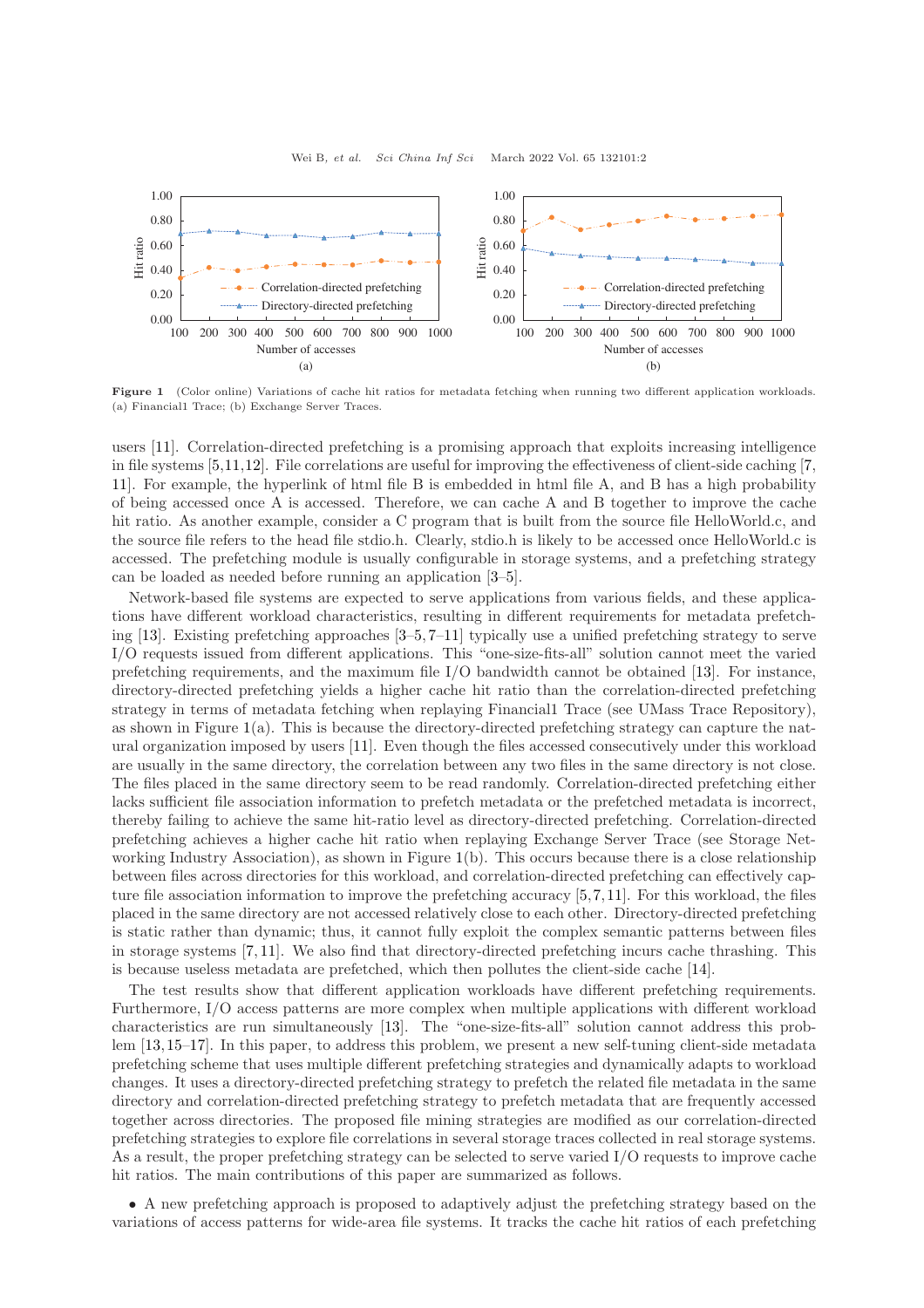<span id="page-2-0"></span>

Wei B, et al. Sci China Inf Sci March 2022 Vol. 65 132101:3

Figure 2 GVDS architecture.

strategy in the current sliding window, and applies the prefetching strategy with a higher hit ratio to the next sliding window. It can meet the requirement of fine-grained control on prefetching strategies to apply the correct prefetching strategy when running different concurrent applications.

• To reduce the overhead introduced by the self-tuning prefetching approach, in which the advantages and disadvantages of multiple prefetching strategies need to be evaluated in real time, we propose the following three mechanisms: (1) asynchronous fetching, (2) data compression, and (3) calculating the hit ratio based on assumptions.

• We implemented our self-tuning prefetching strategy on our newly designed wide-area file system and evaluated the benefits of selecting the correct prefetching strategy at runtime. We evaluated the benefits of self-tuning prefetching by replaying the real system traces. The experimental results show that our proposed scheme can effectively improve the hit ratio of the client-side cache in both the single and multi-workload concurrency scenarios.

The remainder of this paper is organized as follows. Section 2 describes the background and motivation. Section 3 describes our design for metadata prefetching. Section 4 presents the implementation of our self-tuning prefetching method. Section 5 presents and discusses the experimental results. Section 6 presents the related work. Section 7 provides conclusion and future work.

# 2 Background and motivation

To achieve unified access to geographically distributed data, we designed a global integrated file system referred to as global virtual data space (GVDS), which is under development and will be described in detail in a future study. GVDS is a wide area network (WAN) file system that federates heterogeneous file systems (such as distributed/parallel and local file systems). It virtualizes globally distributed storage resources to construct a unified storage space.

GVDS consists of a single manager node, multiple I/O servers, and multiple clients, as shown in Figure [2.](#page-2-0) To hide the complexity of the data distribution in GVDS, we introduce the concept of spaces. Spaces are logical containers that hold data stored by associated users. A space corresponds to a directory that is located in a file system. The manager node manages information regarding the spaces and I/O servers. The I/O server provides the file access for distributed/parallel and local file systems. For the purpose of load balance, an institute usually deploys multiple I/O servers. Every I/O server is able to mount one or multiple distributed/parallel and local file systems to access files. Sometimes, hot data may need to be accessed quickly, and an I/O server with a large memory capacity can be deployed to cache all of the data to avoid disk operations for low access latency. Our proposed approach is mainly applicable to this scenario. When accessing a file, the client connects to the manager node and requests the space path and I/O server address. The space and relative file paths are spliced by the client to form an absolute file path. Client-specific lookup routines are invoked when the virtual file system (VFS) layer performs a path lookup.

We found that metadata fetching may incur severe I/O overheads, especially when the file size is small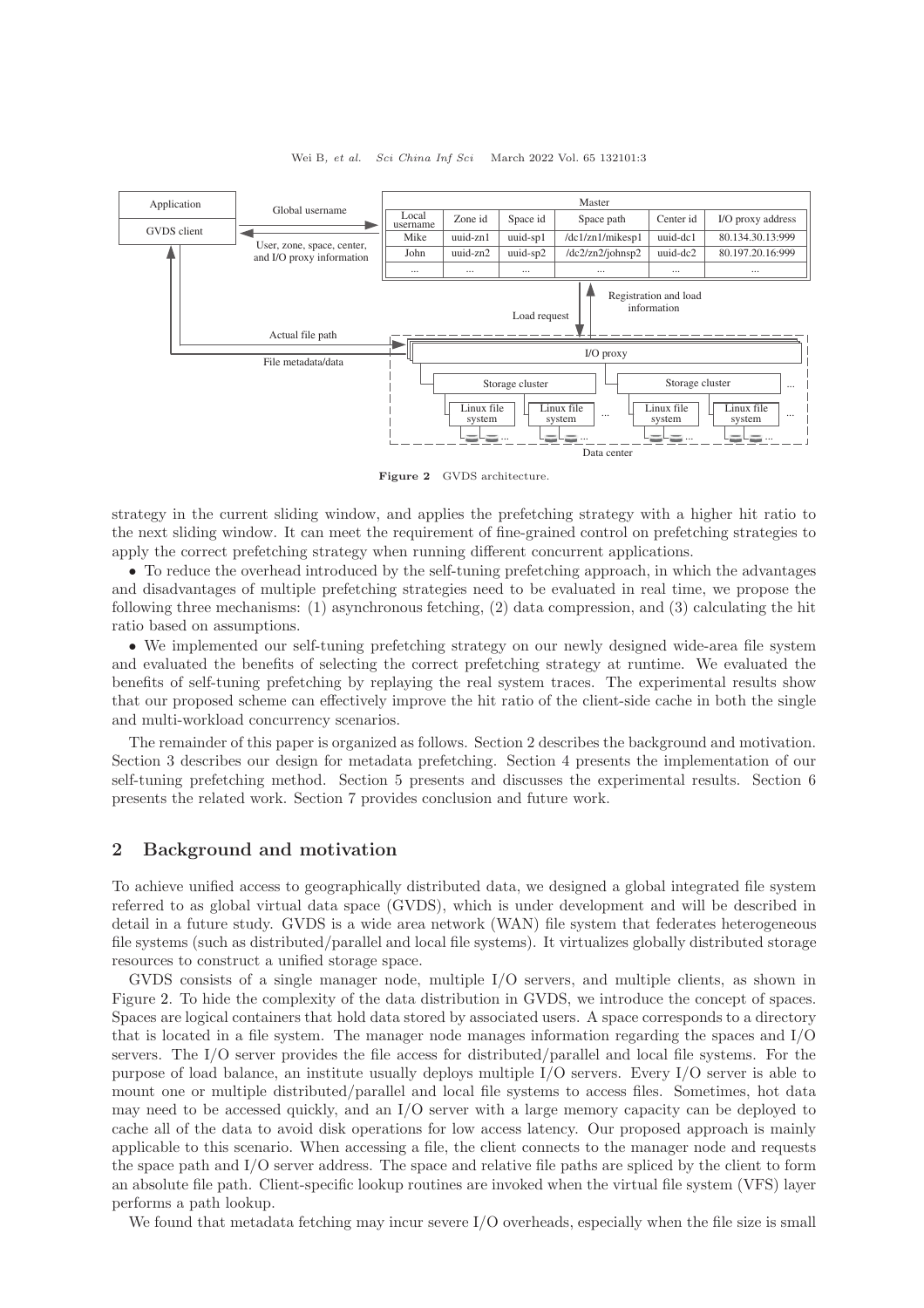<span id="page-3-0"></span>

Figure 3 (Color online) Execution states: functional state for single and self-tuning prefetching-schemes. Metadata overhead ratios of the different network-based file systems when varying (a) the file size with a network latency under 60 ms and (b) the network latency with a file size under 128 kB.

and network latency is high. Figure [3](#page-3-0) shows the metadata overhead ratios of Lustre-WAN [\[18\]](#page-16-13), SSHFS (see Github), NFS (see Wikipedia), GVDS, and Onedata [\[1\]](#page-16-1). We used fio (see Wikipedia) to generate the desired types of I/O actions to evaluate the impact of file size and network latency on the metadata overhead ratio (ratio of the metadata access time and total access time). We used the traffic control (TC) tool to control the network latency. Figure [3\(](#page-3-0)a) shows the metadata overhead ratios of the different network-based file systems when varying the file size with a network latency under 60 ms. The metadata access overhead ratio is relatively high when the file size is small. This behavior occurs because each metadata access introduces a high-latency network communication, and the data transferred by WAN is too small to offset the overhead of the metadata fetching. The metadata overhead ratios of all systems dropped dramatically as the block size was increased from 64 to 8192 kB. Figure [3\(](#page-3-0)b) shows the metadata overhead ratios of the different network-based file systems when varying the network latency with a file size under 128 kB. The metadata overhead ratios of all systems increased to some extent, as the network latency was increased from 0 to 100 ms. This is because the metadata/data access time is comprised of the network and disk time. Data and metadata access have the same network time. The higher the network latency, the higher the network time proportion, and the higher the metadata overhead ratio. Furthermore, numerous studies have shown that small files receive the majority of file references and several workloads contain numerous small files with an average size under 1024 kB or less [\[19\]](#page-16-14). It has been shown that more than 80% of files being accessed are less than 32 bytes and approximately 40% of the small file access time can be attributed to metadata fetching [\[5\]](#page-16-3). Thus, a better access performance can be achieved by reducing the metadata fetching overhead.

To reduce metadata fetching overhead, WAN file systems, such as OneData [\[1\]](#page-16-1) and GFFS [\[2\]](#page-16-2), cache a certain amount of metadata on the client side to reduce network and I/O overheads. Client-side cache accuracy is of critical importance in a wide area environment because a cache miss leads to a low-bandwidth and high-cost network communication [\[11\]](#page-16-7). The WAN file systems mentioned above use the least recently used (LRU) algorithm for cache replacement. However, LRU is insufficient to guarantee availability when facing multiple workloads [\[11\]](#page-16-7). Several prefetching approaches [\[3](#page-16-5)[–5,](#page-16-3) [11,](#page-16-7) [12\]](#page-16-8) have been proposed to improve cache effectiveness in file systems. These approaches can be classified as directory-directed prefetching [\[3](#page-16-5)[–5\]](#page-16-3) and correlation-directed prefetching [\[5,](#page-16-3) [11,](#page-16-7) [12\]](#page-16-8). Most of these only provide applications with a single prefetching strategy regardless of the variations in the access patterns. Thus, the existing prefetching approaches in file systems adopt the "one-size-fits-all" solution to provide services for all applications. However, file systems are expected to serve applications in various fields [\[13\]](#page-16-9). This "one-size-fits-all" solution fails to meet various application needs and hinders the full exploitation of the potential performance [\[13\]](#page-16-9). Zhang et al. [\[5\]](#page-16-3) used both directory-directed and correlation-directed prefetching to improve the overall system performance based on the access patterns of workloads. However, these prefetching strategies are configured by the users prior to running applications, rather than adaptively selected by the system. Unfortunately, it is not an easy task for users to select the correct strategy to exploit the potential performance of the file systems. One primary reason is the narrow I/O interface between applications and file systems. In such a simple interface, applications perform only file read or write operations without any indication of access patterns or data semantics [\[7\]](#page-16-6). Another reason is that once the user selects a prefetching strategy, there is still only one prefetching strategy throughout the running of the applications. Thus, the "one-size-fits-all" problem still exists.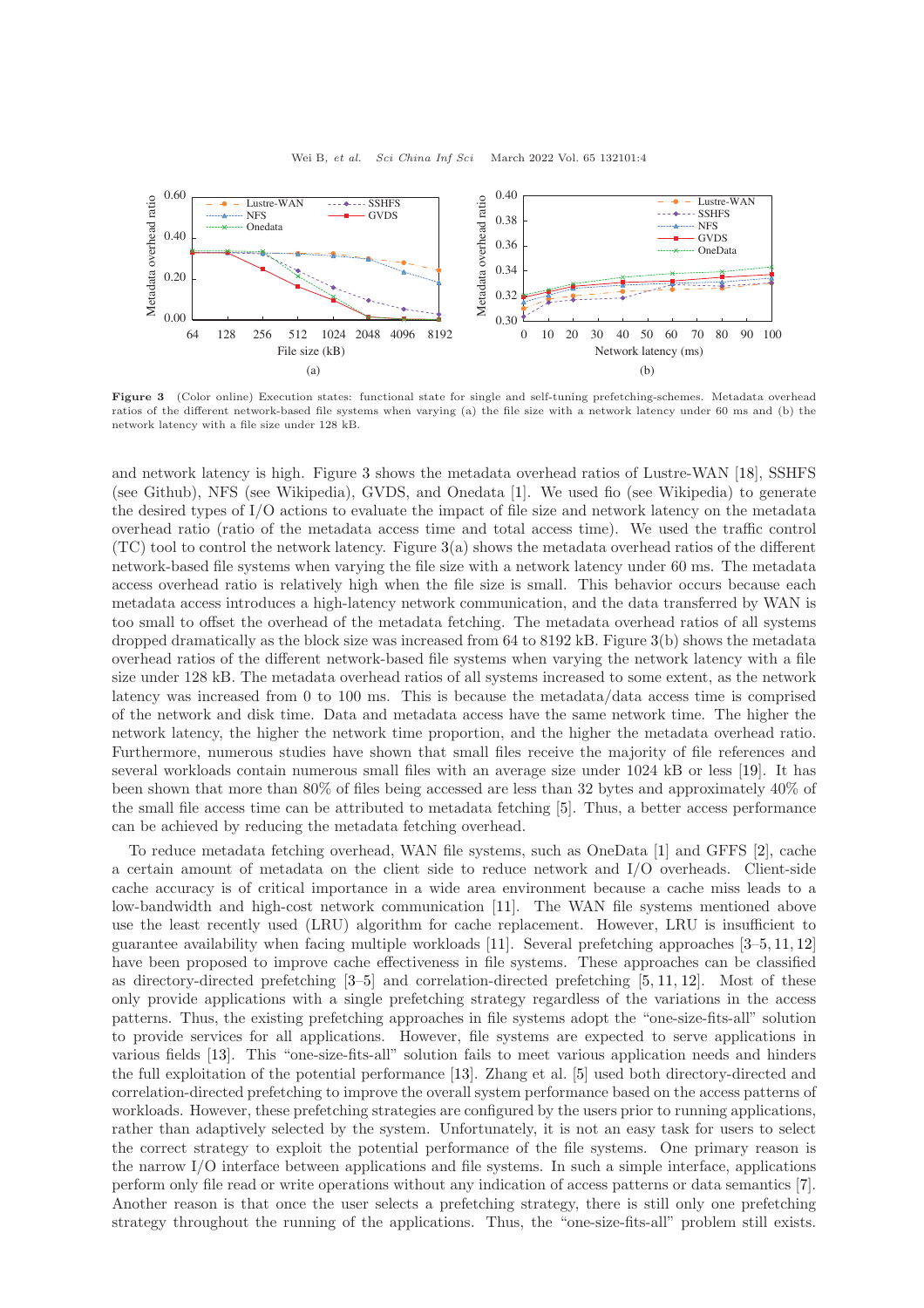<span id="page-4-0"></span>

Figure 4 (Color online) Case study of directory-directed prefetching.

The last reason is that as the interrelationships between files and the increasing intelligence in storage systems are highly complex, users cannot discover complex patterns on modern file systems to select a correct prefetching strategy [\[11\]](#page-16-7). Therefore, selecting prefetching strategies by users does not address the "one-size-fits-all" problem. This motivates our proposal of a more powerful prefetching approach to address this problem by exploiting the potential performance in GVDS.

# 3 Design of metadata prefetching

In this section, we introduce directory-directed prefetching, present the correlation-directed prefetching used in our scheme, and describe the self-tuning prefetching for efficient prefetching in WAN file systems.

#### 3.1 Directory-directed prefetching

Metadata requires fetching prior to file data accessing whenever a client accesses a file. If the client-side metadata cache misses, the client needs to connect the remote  $I/O$  server to fetch metadata. The  $I/O$ server returns the currently requested file metadata and metadata of all files (including directories) in the same directory. If the number of files in a directory is significantly large, aggressive prefetching occurs. The file prefetching number threshold (dir prefetch items) needs to be set. The client caches the metadata that is returned from the I/O server and uses the LRU for cache replacement. Prefetched metadata are compressed before sending. The compression mechanism is described in detail below.

Directory-directed prefetching can reduce the number of network accesses. Let us consider an example in which a client opens the files  $A/B/v$ ,  $A/B/w$ ,  $A/C/x$ ,  $A/D/y$ , and  $A/D/z$ . The directory structure is shown in Figure  $4(a)$  $4(a)$  for dir prefetch items  $= 2$ . The client-specific lookup routines are invoked when the VFS layer performs path lookup. For file A/B/v, the metadata of A, B, and v are fetched sequentially. A similar method is performed when accessing other files. Figure [4\(](#page-4-0)b) shows that the cache with directorydirected prefetching is more effective than the traditional cache without prefetching (LRU replacement algorithm), where the cache size is 5 metadata items. The cache hit ratios for the no-prefetching and directory-directed prefetching are  $40\%$  and  $60\%$ , respectively. Directory-directed prefetching reduces 3 network accesses compared to no-prefetching. Thus, directory-directed prefetching can significantly improve the cache hit ratio without tracking and analyzing file references. However, it cannot identify related files accessed across directories.

### 3.2 Correlation-directed prefetching

The correlation-based approach is used to infer file correlations inside file systems. It dynamically analyzes the access stream to infer file correlations without the knowledge of users and any assumptions regarding applications. This type of approach infers file correlations based on the fact that files that are always accessed together within a short access distance are likely to be accessed together in the future. To investigate correlation-based prefetching, we proposes variants of the probability graph [\[12\]](#page-16-8) and a semantic distance [\[11\]](#page-16-7) algorithms.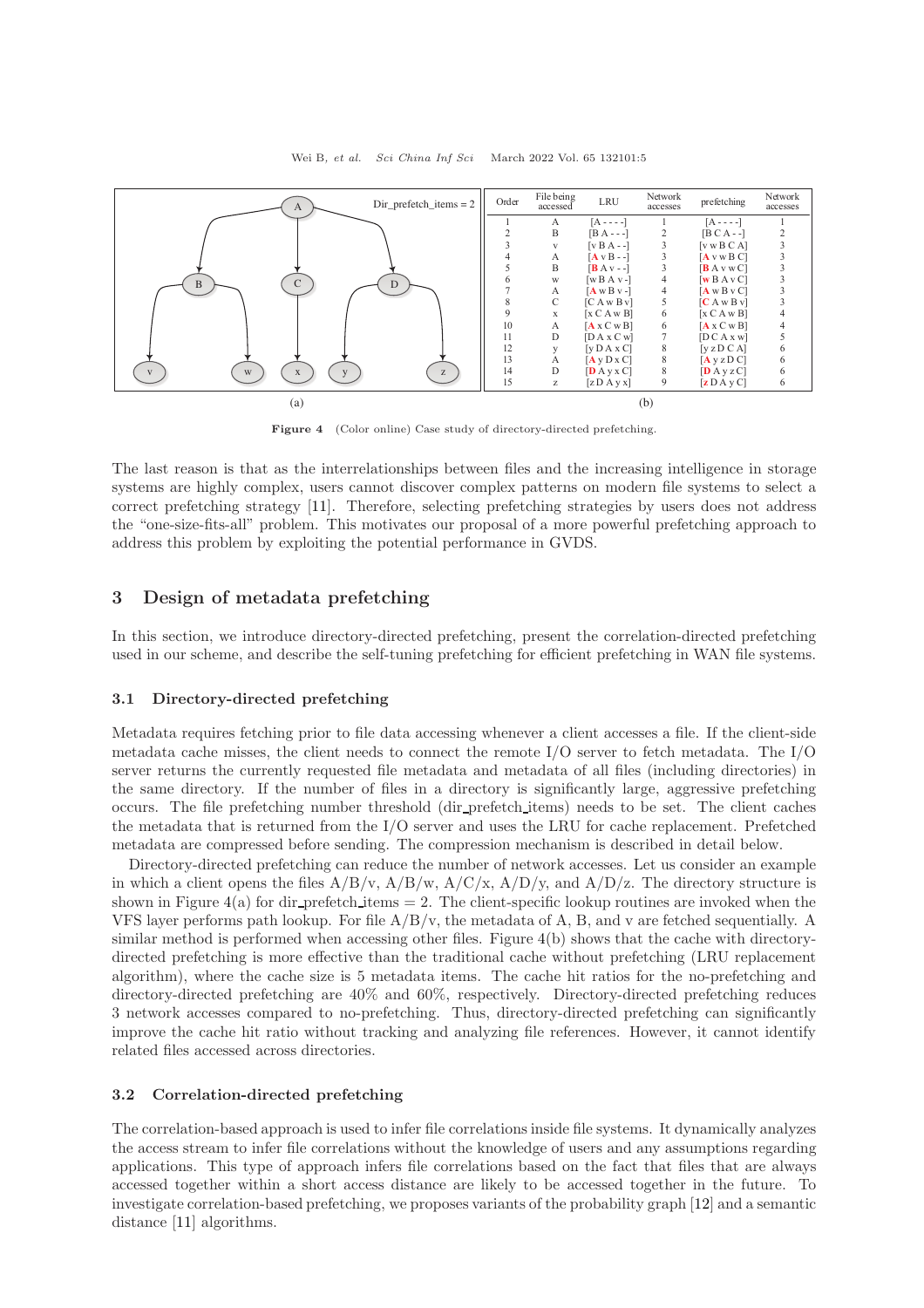<span id="page-5-0"></span>

Figure 5 Case study of prefetching based on a variant probability graph. (a) Variant probability graph example; (b) prefetching tree constructed by the variant probability graph.

### 3.2.1 Prefetching based on the variant probability graph algorithm

In network-based file systems, providing data in advance of the request can effectively hide access latency and improve system performance. A probability graph [\[12\]](#page-16-8) is used to capture file correlations for prefetching. We used a probability graph to find the correlated files. The probability graph is a directed graph, which consists of vertices and arcs. Each vertex represents a unique file, and each arc represents an access relationship between two files. File B is said to be related to file A if the access of file B is next to the access of file A; therefore, file B is likely to be accessed after file A is accessed. Each time the sequence AB appears in an access stream, the weight of arc  $A \rightarrow B$  is incremented by 1. The larger the weight of the arc, the more relevant the files. The parameter support determines whether any two files are relatively close to each other. File B can be prefetched only if the weight of arc  $A\rightarrow B$  is greater than or equal to the support when accessing file A.

Figure [5\(](#page-5-0)a) shows the construction of a probability graph based on the following access stream: ABC-FABEGABENABEMAEADHJADHKADILADIABCACAFBFBNAHDJDLAIALBC. The graph is traversed to construct a prefetching tree, which consists of the currently requested and prefetched files. Each node of the tree is a file, and the currently requested file is the root of the tree. The branch and depth parameters are the threshold values for the prefetching breadth and depth, respectively. The branch specifies the maximum prefetching number of files related to an individual file. The prefetching priority is proportional to the weight of the arc. The depth specifies the maximum path length from the root to the leaf node. Figure [5\(](#page-5-0)b) shows an example of how a prefetching tree is constructed using the probability graph, where support  $= 2$ , branch  $= 2$ , and depth  $= 3$ . The number on an edge is the support value for the corresponding correlation between two files. The dashed lines represent the correlation between a node and its descendants other than its children. The highlighted lines are the correlations with support  $\geq 2$ . The number of highlighted lines originating from a parent node is no more than the branch. For example, if A is currently requested by the client, the two arcs with the highest weight for A are arcs A $\rightarrow$ B and A $\rightarrow$ D. Therefore, B and D become the children of A. The weights for arcs B $\rightarrow$ C and B→E are larger than the support; hence, C and E become the children of B. The weights for arcs D→H and D→I are equal to the support; hence, H and I become the children of D. As a result, the nodes linked by the highlighted lines eventually become a subtree with a branch of 2 and a depth of 3. Some arcs, such as N $\rightarrow$ A, M $\rightarrow$ A, L $\rightarrow$ A, and L $\rightarrow$ B, are not plotted as the edges because the target nodes A and B have already been fetched.

#### 3.2.2 Prefetching based on the variant semantic distance algorithm

In our exploration of correlation-based prefetching, we also used a variant of the semantic distance algorithm [\[11\]](#page-16-7). The key observation is that if a set of files is frequently accessed together within a certain range, these files are closely related. The parameter range size determines the size of an access range in which the files share the same semantic distance for a specified file. The parameter rec distance is the reciprocal of the distance from the specified file to an access range. To discover the access patterns in storage systems, we split the access stream into access sequences of equal size; each access sequence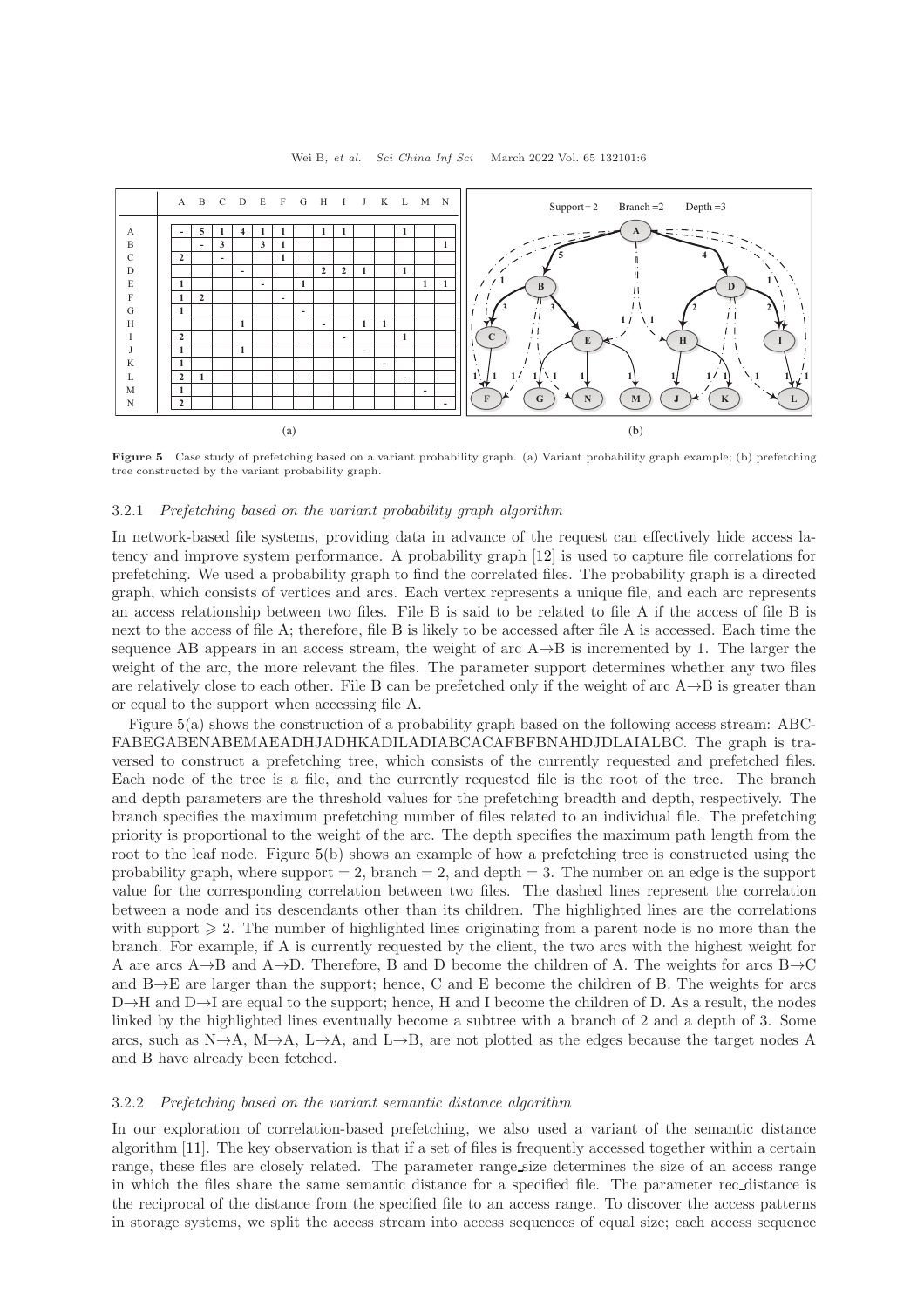<span id="page-6-0"></span>

Figure 6 Case study for the calculation of the reference reciprocal-distances.

is placed into a cutting window, and the parameter cut size is the window size of the cutting window. Figure [6](#page-6-0) shows a case study for the calculation of the reference reciprocal distances between a target file (file A) and other files, where the range size and cut size are 4 and 27, respectively. When the number of files in a cutting window reaches the cut size, the reference reciprocal distances between the target file and other files in the window are calculated. The closer the access range is to the target file, the greater its reciprocal distance. The target file may repeatedly appear in the access stream of the cutting window. For this case, the latest target file is used instead of the previous one to calculate the reciprocal distances for the files in the subsequent sequence. A reciprocal-distance graph that is similar to a probability graph is constructed to infer file correlations. In the graph, the value between any two files is the sum of all the reciprocal distances between them. As seen in Figure [6,](#page-6-0) B has the largest reciprocal-distance for the target file because it is always within the first access range of A. Figure [6](#page-6-0) shows the calculation of the reciprocal distances between file A and the other files. The reciprocal distances between any two files can be calculated in the same way. A reciprocal-distance graph is constructed when initializing the system, and the graph is updated in each cutting window. The reciprocal-distance graph is also traversed to construct a prefetching tree for prefetching related files.

# 3.3 Self-tuning prefetching

### 3.3.1 Prefetching decision proposal

The WAN file system client uses different prefetching strategies for metadata prefetching by comparing the cache hit ratios of the two different prefetching strategies. Thus, a prefetching strategy is selected that has a higher recent cache hit ratio to prefetch the metadata. Our method counts the hit ratios of the two different prefetching strategies in the current sliding window. The size of the sliding window is win size, which can be set by the user. The number of sliding windows is the length of the access stream (including the paths involved in the VFS path lookup) divided by the win size. The hit ratios for the two prefetching schemes were set to 0 at the beginning of the current sliding window. The prefetching strategy remains unchanged in the sliding window. The hit ratios for the two prefetching strategies must be calculated for comparison. The cache ratio of the selected prefetching strategy is the cache ratio of the current sliding window. A new thin-cache is created to calculate the ratio for the unselected prefetching strategy at the beginning of each sliding window. The cache uses the key-value model to organize cached metadata; the key is the directory or file path and the value is the metadata. Once a new thin-cache is created, all keys and thin-metadata (a small portion of the original metadata, which indicates whether the file is a regular file) in the original cache are copied to the new thin-cache. The thin-cache does not need to satisfy the client's metadata requests. The paths prefetched by the unselected prefetching strategy are stored in the thin-cache. For each client request, the self-tuning prefetching algorithm always keeps track of the hit ratios for the two prefetching strategies. At the end of the current sliding window, the prefetching strategy with a higher hit ratio is selected by the decision maker for the next sliding window. If the two prefetching strategies have the same hit ratio, the prefetching strategy remains unchanged.

The proposed decision maker procedure is shown in Figure [7.](#page-7-0) Both the directory-directed and correlation-directed prefetching schemes are applied to the same access stream in the proposed decision maker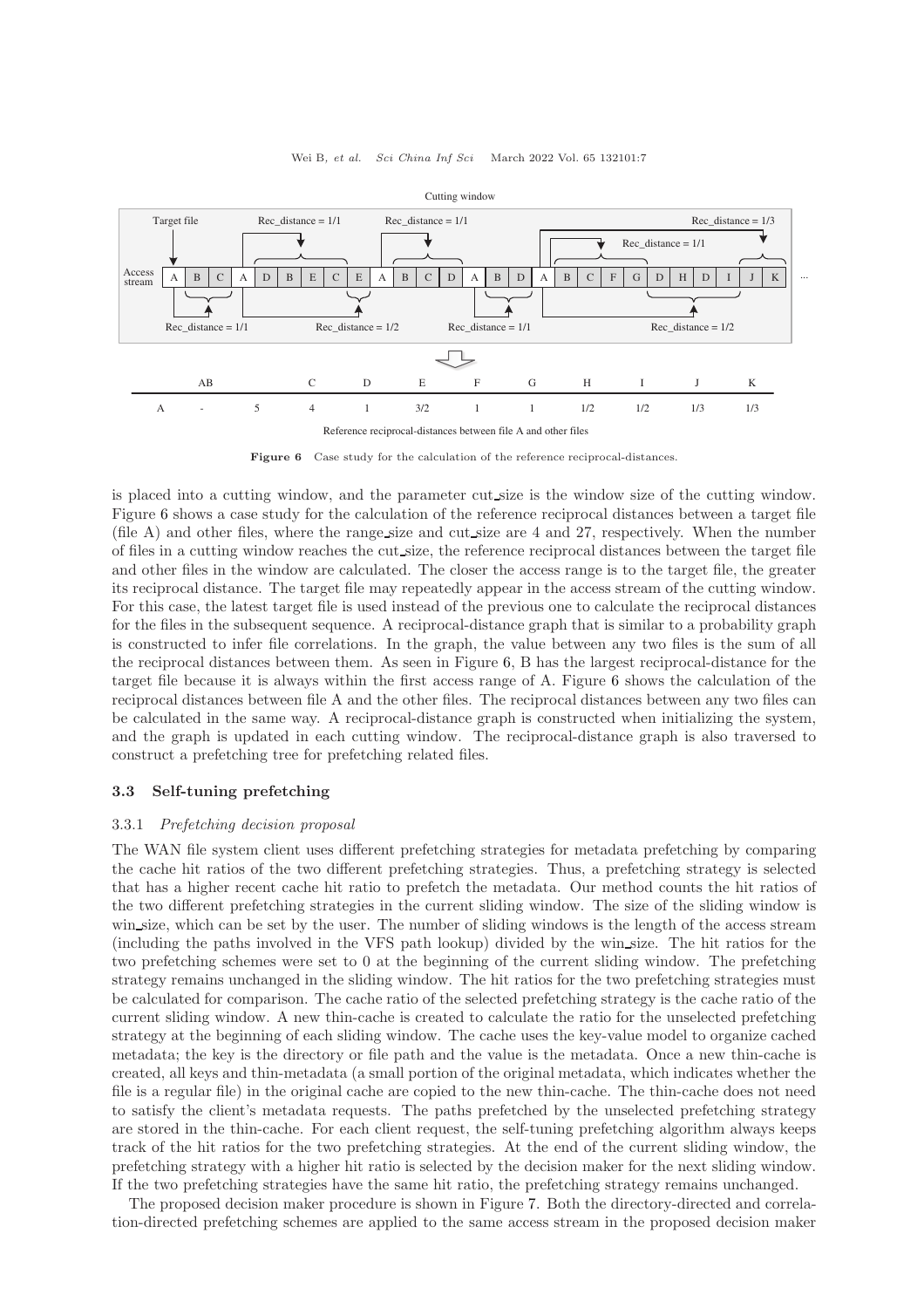<span id="page-7-0"></span>

Wei B, et al. Sci China Inf Sci March 2022 Vol. 65 132101:8

Figure 7 Proposed decision maker procedure.

procedure, and the hit ratios for two prefetching strategies in a current sliding window are tracked by the decision maker. A sliding window can hold 20 metadata access requests (win size  $= 20$ ). In a current sliding window, 14 requests  $(r21-r34)$  are sent, and the subsequent 6  $(r35-r40)$  requests can be sent in the future. The cache hit counts for either directory-directed or correlation-directed prefetching are  $u$  and  $x$ , respectively. The cache hit counts of the six subsequent requests for directory-directed and correlationdirected prefetching are v and y, respectively. If  $u + v > x + y$ , directory-directed prefetching will achieve a higher cache hit ratio than that of correlation-directed prefetching in a current window, and directorydirected prefetching will be selected as the prefetching strategy for the next window. If  $u + v = x + y$ , the two prefetching strategies have an equal hit ratio in a current window and the prefetching strategy of the current window can be applied to the next window. If  $u + v < x + y$ , the correlation-directed prefetching achieves a higher cache hit ratio and this will be selected as the prefetching strategy for the next window.

### 3.3.2 Self-tuning prefetching refinements

Once the access stream is received, the self-tuning prefetching scheme mines the access sequence and constructs a probability/reciprocal-distance graph, which can then be used to derive file correlations. Both directory-directed and correlation-directed prefetching are triggered to improve the hit ratio. For the self-tuning prefetching scheme, the hit ratios of the original and thin caches require calculation. The original cache hits can be calculated by simply counting the cache hits for each request. To calculate the hit ratio for the thin-cache, two situations need to be considered in which either correlation-directed or directory-directed prefetching are applied to the thin-cache.

When applying correlation-directed prefetching to the thin-cache, for each metadata request, the correlation-directed prefetching runs after directory-directed prefetching (applied to the original cache) such that it can obtain the information whether the currently requested file is a directory or regular file without additional remote access. This is because the previously run prefetching provides this information through remote access or cache hit. If the currently requested file is a directory and cannot be found in the thin-cache, the requested path needs to be stored in the thin-cache and marked as a directory. It does not need to create a vertex for a directory in a probability/reciprocal-distance graph. If the requested path can be found in the thin-cache, the hit ratio of the thin-cache is updated. If the currently requested file is a regular file and cannot be found in the thin-cache, the requested path needs to be stored in the thin-cache and marked as a regular file. If the associated vertex exists, files that are closely related to the requested file are prefetched by the probability/reciprocal-distance graph. If there is no vertex for the requested file, a vertex is created for the file. If the requested file path can be found in the thin-cache, the hit ratio of the thin-cache is updated.

When applying directory-directed prefetching to the thin-cache, the client must send remote requests to obtain prefetched paths to calculate the hit ratio of the thin-cache, resulting in additional network overhead. To address this issue, three mechanisms are proposed: (1) asynchronous fetching, (2) data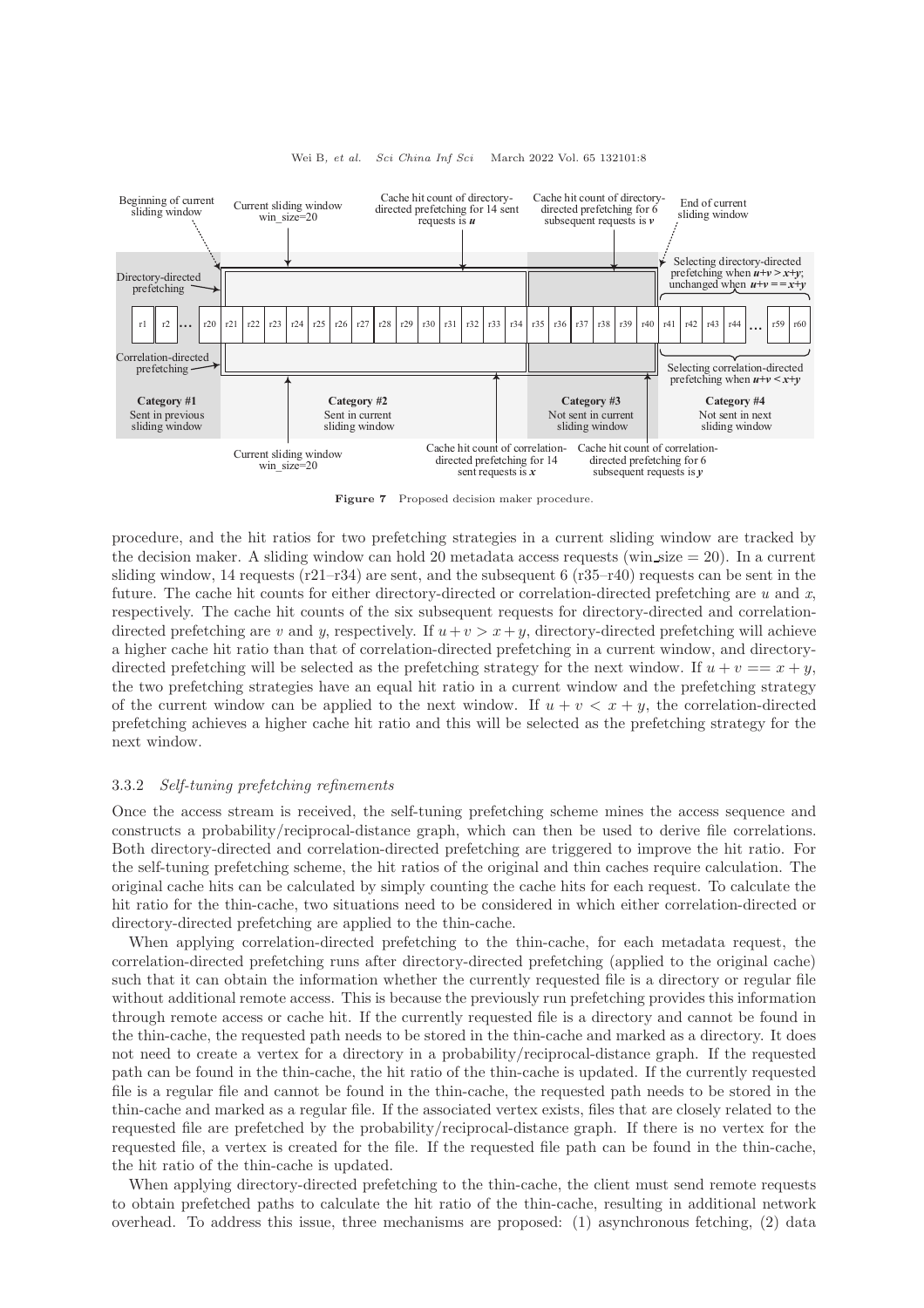compression, and (3) calculating the hit ratio based on assumptions.

Asynchronous fetching. If the currently requested path cannot be found in the thin-cache, it will be stored in the requested queue rather than sent to the remote server immediately. The parameter queue size is the threshold length of the queue. Once the threshold is reached, the requests are asynchronously sent to the remote server to fetch the paths by directory-directed prefetching.

Data compression. To reduce the amount of prefetched data that is transferred from the server side to the client-side, prefetched paths and metadata are compressed by a compression algorithm before network transmission. The prefetched file paths are concatenated on the server side and compressed prior to sending. After receiving the data, the client decompresses the data and splits the string to obtain the prefetched file paths. Prefetched metadata are compressed in a similar manner. The Facebook Zstandard (see Wikipedia) compression algorithm was used to compress the data.

Calculating the hit ratio based on the following assumptions. In some cases, the prefetching strategy for the next sliding window can be calculated before the end of the current sliding window. Before calculating the hit ratio, the maximum cache hits at the current moment for the current sliding window can be calculated by

$$
tcache\_max\_hits = tcache\_hits + (win\_size - enum),
$$
  

$$
ocache\_max\_hits = ocache\_hits + (win\_size - enum),
$$
 (1)

where tcache max hits is the theoretical maximum of the thin-cache hits based on the current condition for the current sliding window, tcache hits is the current thin-cache hits, ocache max hits is the theoretical maximum of the original cache hits based on the current condition for the current sliding window, ocache hits is the current original cache hits, win size is the size of the sliding window, and cnum is the number of requests that have been satisfied in the current sliding window. If tcache max hits < ocache hits, the thin-cache hits can never exceed the original cache hits and the prefetching strategy for the next sliding window remains unchanged. Therefore, the cache hits calculation can be canceled to reduce network communications. If ocache max hits  $\lt$  tcache hits, the prefetching strategy for the next sliding window needs to be changed, and the cache hits calculation can be canceled.

# 4 Implementation

The GVDS client is built on top of the file system in user space (FUSE), which consists of a kernel module and user-level daemon. The FUSE driver is registered to the VFS when loading the kernel module. It acts as a middleman to route requests and data between the VFS and user-level daemon. A dev/fuse block device is also registered by the kernel module to provide an interface between the user-level daemon and kernel. The I/O requests of user applications are read from /dev/fuse, and processed by the userlevel daemon before the replies are written back to /dev/fuse. The I/O operations performed by user applications are sent to the VFS, which routes the I/O operations to the kernel driver of FUSE. The driver allocates a FUSE request structure for each operation and places it in the queue. The user application is blocked until the operation is completed. The user-level daemon selects the request from the queue by reading from /dev/fuse. The user-level daemon processes the request and writes it back to /dev/fuse; the driver then marks the request as completed and wakes up the user process.

The architecture of our experimental platform is shown in Figure [8.](#page-9-0) When a user application performs some operations on a mounted FUSE, the VFS routes the operations to the kernel driver of the FUSE. The request is finally picked by the user-level daemon of the FUSE. The daemon allocates a certain amount of memory space to cache metadata. The parameter cache size is the threshold number of metadata items that are stored in the client-side cache. The self-tuning prefetching is run by the daemon. Multiple threads in the daemon are created to handle concurrent access requests. To maintain metadata consistency, the cache needs to be locked when the client updates the cache. When accessing metadata, if the cache hits, the FUSE daemon returns the requested metadata to the application; if the cache misses, it needs to send the request to the I/O server to obtain the metadata via a remote procedure call (RPC). The requested data is then cached and returned to the application. The I/O proxy receives the metadata request from the client, and it first finds the server-side cache. If the cache hits, the requested metadata are returned. If the cache misses, the requested metadata are accessed in the local file system, and the server-side cache is updated. The requested metadata are then returned to the client. In this study, only the read-only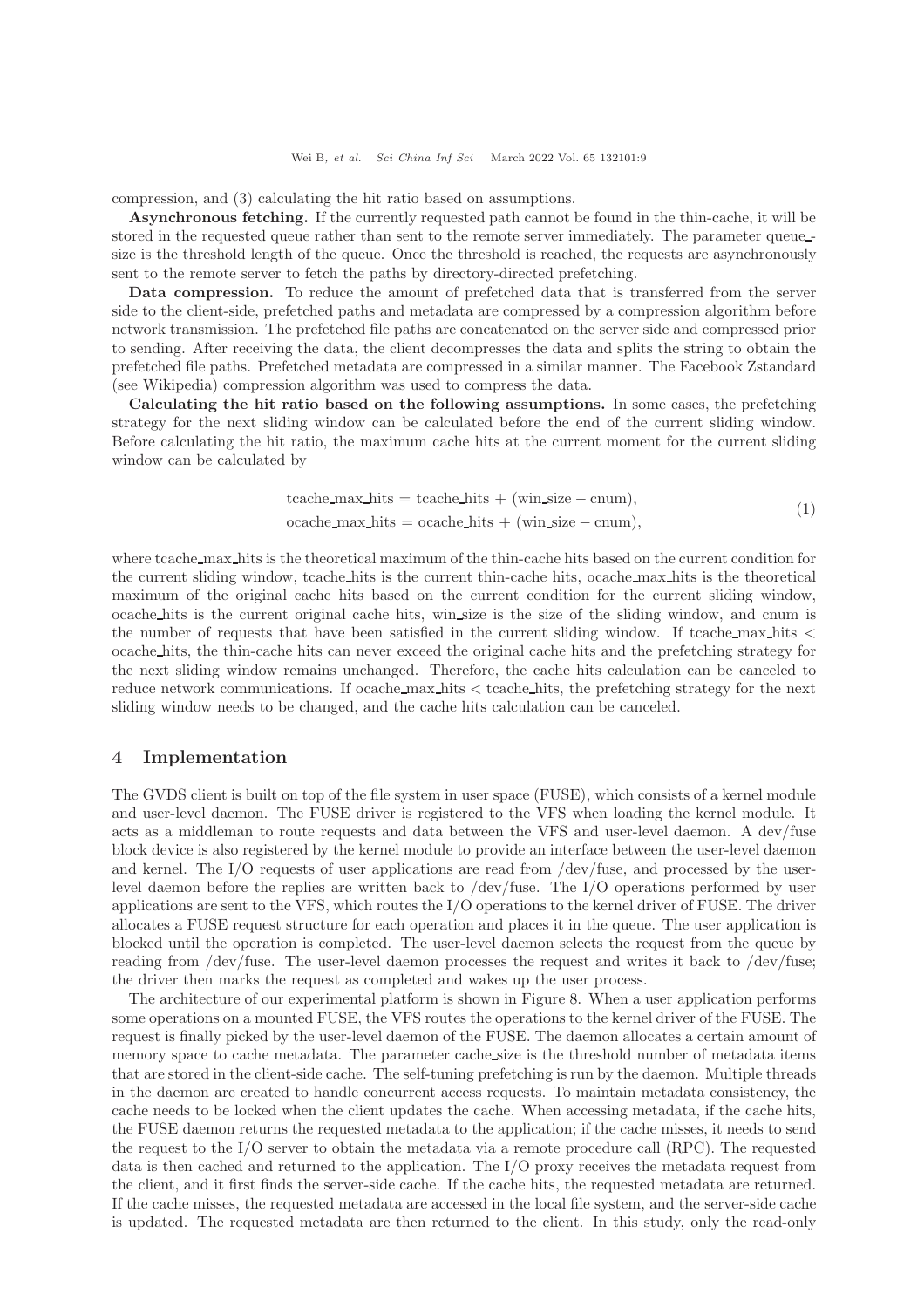#### Wei B, et al. Sci China Inf Sci March 2022 Vol. 65 132101:10

<span id="page-9-0"></span>

Figure 8 Experimental platform architecture.

workload is considered, and the space of the server-side cache is sufficiently large. In future work, we will consider situations with a write workload and insufficient memory space.

# 5 Evaluation

Our experiments were conducted on 2-node machines, one of which was the client and the other the I/O server and manager node. The client machine was configured with two 20-core 2.2 GHz Intel Xeon 4114 CPUs, 128 GB of memory, two 7.2 k RPM 4 TB disks, and the Ubuntu 18.04 LTS operating system. The server machine was a virtual machine, configured with 48-core 2.7 GHz CPUs, 126 GB of memory, 900 GB and 10 TB disks, and the Ubuntu 18.04 LTS operating system. The client machine was located in Beijing, and the server machine located in Guangzhou. The round-trip time (RTT) between the two sites was 34 ms.

# 5.1 Evaluation methodology

We used several large disk traces collected in real systems to evaluate the benefits of self-tuning metadata prefetching. The following four system traces were used in our experiments.

WebSearch2 trace (Web-trace, see UMass Trace Repository) was collected from a machine running a web search engine. This I/O access log was gathered from 0:0:0 to 4:16:36 and consisted of 5 storage devices. Each record in the access log comprises five fields: (1) application specific unit, (2) logical block address (LBA) of the requested data, (3) size of the requested data block, (4) operation type (read or write), and (5) operation time. Each requested data block can be treated as the content of a small file. For each requested data block, a file is created to store it, and the file name is the LBA. For each LBA that is not accessed but in the range of the smallest LBA to the largest LBA, an empty file is also created. To explore the impact of single and multiple directories on prefetching schemes, two mapping rules were used to place all of the files. For the single directory mapping rule (SDMR), all files are placed into a single space directory that corresponds to a space and located in the local file system of the I/O server. For the multiple directories mapping rule (MDMR), several directories are created to store files. All directories are stored together into a single directory that corresponds to the space. The threshold number of files in a directory is file per dir. The serial number of the directory for a file is the serial number of the file divided by files per dir.

FUJITSU K5 trace (K5-trace, see Storage Networking Industry Association) was created by capturing the K5-Trace cloud service. The format of each record is the same as that of Web-Trace. Files were created and placed in the same way as Web-Trace.

Sequential Trace (Seq-trace) was created by sequentially merging K5-Trace and Web-Trace. This trace simulates the sequential execution of two different applications, which is common in large computing environments.

Concurrent Trace (Con-trace) was created by simultaneously replaying Web-Trace and K5-Trace. The two traces are run simultaneously by two processes. This trace is used to simulate the concurrent execution of two different applications.

Zero-think-time trace replays and skipped trace intervals with no activities were conducted. We also implemented state-of-the-art prefetching schemes to provide a fair comparison. Table [1](#page-10-0) provides the experimental parameters used in the experiments.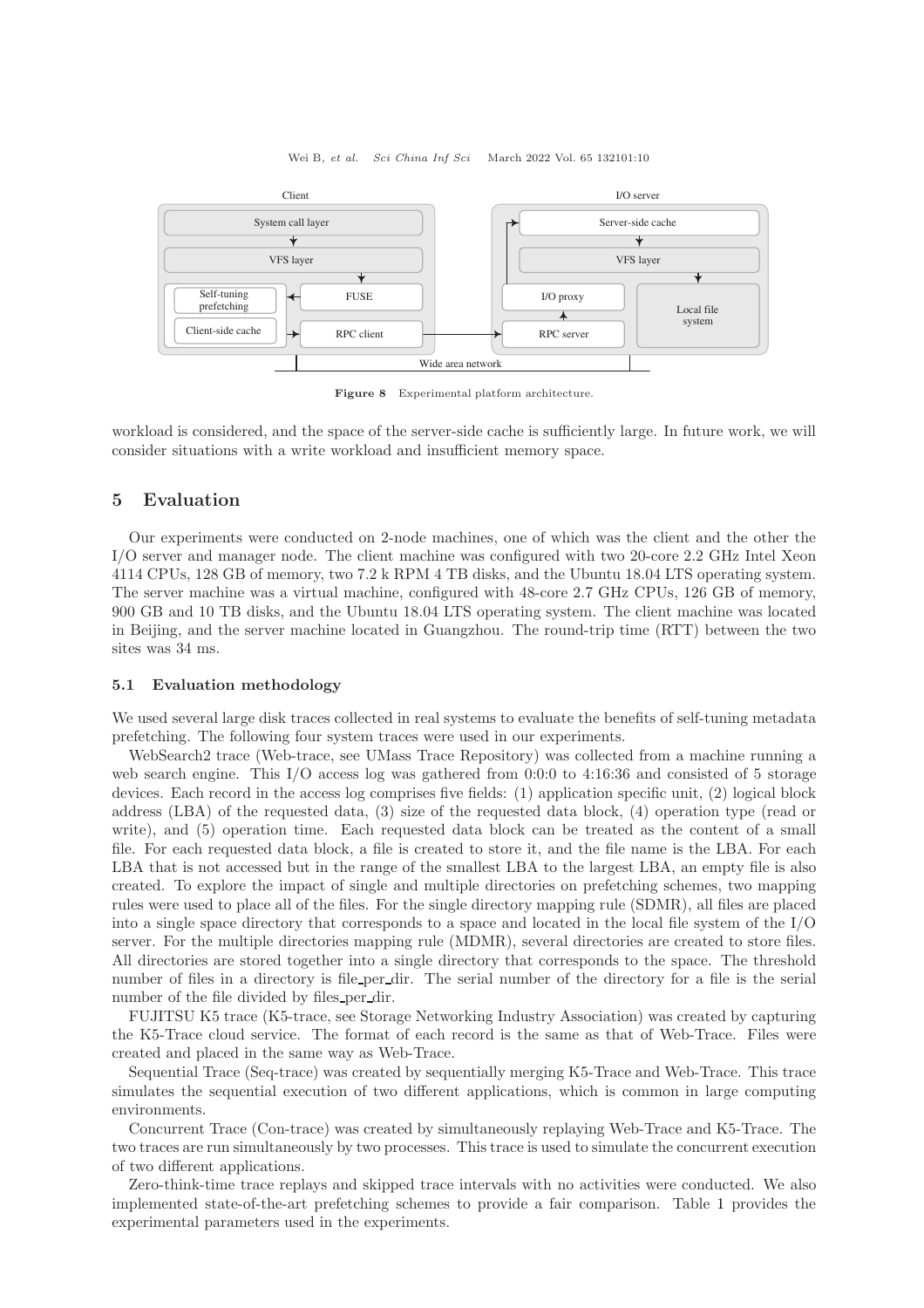<span id="page-10-1"></span><span id="page-10-0"></span>

Table 1 Experiment parameters

Figure 9 (Color online) Hit ratio variations for seven different schemes when replaying four different traces under SDMR. (a) Web-trace; (b) K5-trace; (c) Seq-trace; (d) Con-trace.

<span id="page-10-2"></span>

Figure 10 (Color online) Average access time for seven different schemes when completing four different trace replays under SDMR. (a) Web-trace; (b) K5-trace; (c) Seq-trace; (d) Con-trace.

The seven different schemes evaluated in our experiments are as follows: (1) caching without prefetching (LRU); (2) directory-directed prefetching (DDP); (3) correlation-directed prefetching based on the variant probability graph (VPG); (4) self-tuning prefetching by coupling DDP and VPG (SDPG); (5) correlation-directed prefetching based on the variant apriori algorithm (VAP), which is used in CFFS [\[5\]](#page-16-3); (6) correlation-directed prefetching based on the variant semantic distance algorithm (VDG); and (7) self-tuning prefetching by coupling DDP and VDG (SDDG).

### 5.2 Hit ratio and access time

#### 5.2.1 SDMR test results

The hit ratio variations for the seven different schemes when running four different workloads under SDMR are shown in Figure [9.](#page-10-1) The average metadata access time of the seven different schemes for the four different workloads is shown in Figure [10.](#page-10-2)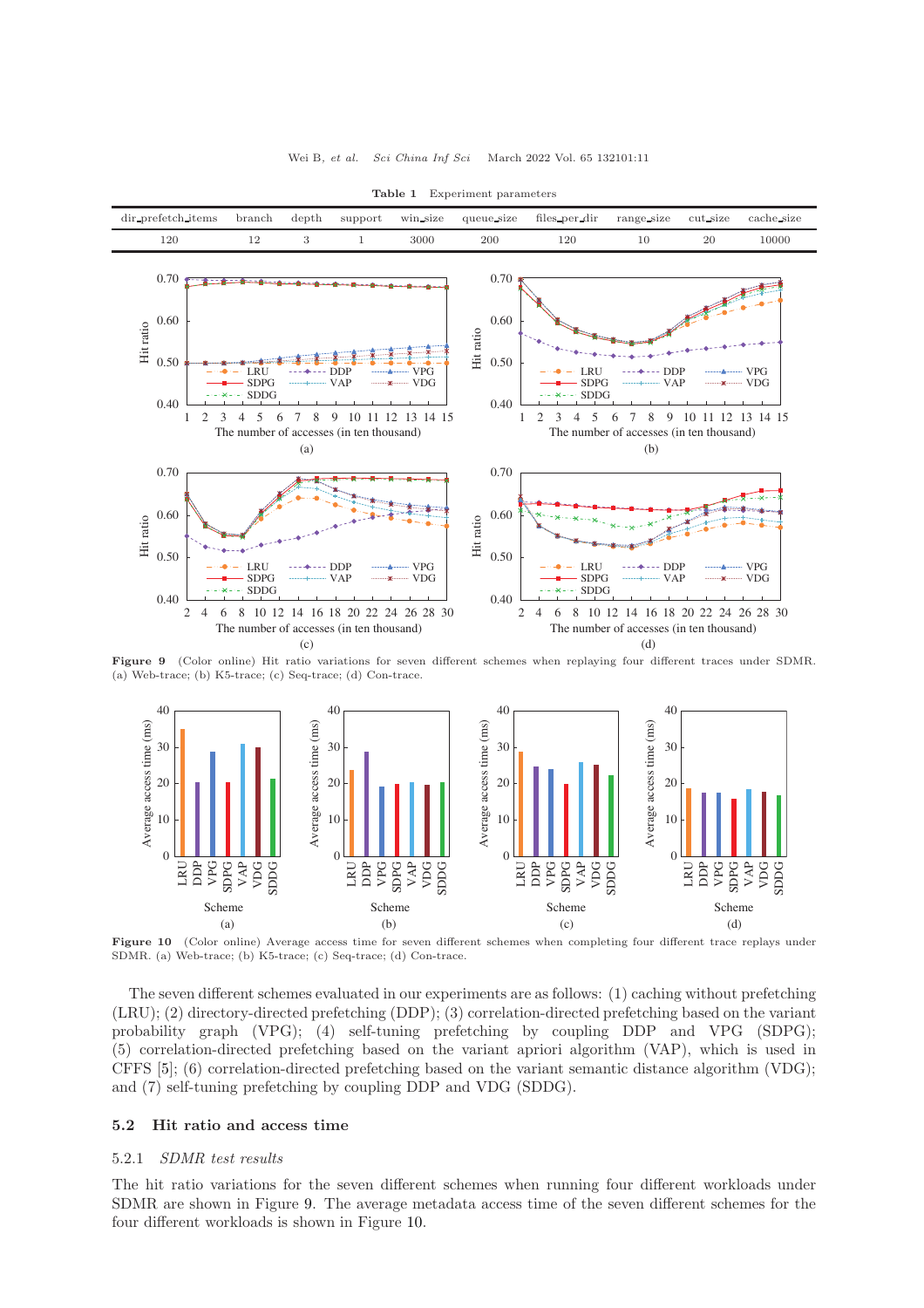Wei B, et al. Sci China Inf Sci March 2022 Vol. 65 132101:12

Figures  $9(a)$  $9(a)$  and  $10(a)$  $10(a)$  provide two aspects of the performance of the seven different schemes when replaying Web-trace under SDMR. SDPG, SDDG, and DDP had the best access performance. This is because a large number of files were accessed sequentially in the same directory, and DDP significantly improved the cache hit ratio. SDPG and SDDG inherited the advantages of directory-directed prefetching; hence, there were no significant hit ratio differences. There was no significant average access time difference between SDPG and DDP, which means that the overhead caused by SDPG was relatively low. When the trace replay was complete, the SDPG improved the hit ratios by up to 13.84%, 16.58%, and 15.23% as compared with those of the VPG, VAP, and VDG, corresponding to 29.26%, 34.03%, and 32.15% reductions in the average access time, respectively. The SDDG achieved the same hit ratio improvement as SDPG, and reduced the average access time by 25.71%, 30.73%, and 28.74% as compared to those of VPG, VAP, and VDG, respectively. VPG, VAP, and VDG improved the cache hit ratios by 4.24%, 1.5%, and 2.85%, respectively, as compared with that of LRU. These results indicate that prefetching can improve the access performance, and directory-directed prefetching achieves a better access performance compared with that of correlation-directed prefetching in Web-trace. Regarding correlation-directed prefetching, the order of the best to worst performance was VPG, VDG, and VAP. This is because the access stream was split into fixed-size short sequences to discover the access patterns in VDG and VAP, which led to a loss of frequent sequences that are split into two or more subsequences.

Figures [9\(](#page-10-1)b) and [10\(](#page-10-2)b) show two views of the performance of the seven different schemes when replaying K5-trace under SDMR. DDP provided the worst access performance because the numerous unrelated files prefetched by DDP consumed a large amount of cache space. This phenomenon demonstrates that a single prefetching scheme cannot meet various prefetching requirements. When the number of accesses was less than 90000, there were no significant hit ratio differences for LRU, VPG, VAP, and VDG. This is because the amount of correlation information in the probability/reciprocal distance graph was insufficient for prefetching. SDPG and SDDG had the same hit ratio, which was slightly less than that of LRU. This is because SDPG and SDDG employed directory-based prefetching by default in the first sliding window and there was no historical access information to select a proper prefetching strategy. Beyond point 90000, the hit ratios of VPG, VAP, VDG, SDDG, and SDPG gradually exceeded that of LRU.

Figures  $9(c)$  $9(c)$  and  $10(c)$  $10(c)$  show two perspectives of the performance of the seven different schemes when replaying Seq-trace under SDMR. When the number of accesses was less than 140000, there were no significant hit ratio differences between SDPG, SDDG, VPG, VDG, and VAP. The hit ratios of VPG, VDG, and VAP dropped dramatically, while the hit ratios of SDPG and SDDG remained relatively constant. There are three reasons for this behavior. The first is that files in the same directory tended to be accessed together beyond point 140000. Second, the locality of data access decreased significantly. Third, VPG, VDG, and VAP employed a unified prefetching strategy and could not dynamically adjust the prefetching strategy when facing varied access patterns, resulting in a significant drop in their prefetching accuracies.

Figures  $9(d)$  $9(d)$  and  $10(d)$  $10(d)$  show two aspects of the performance of the seven different schemes when replaying Con-trace under SDMR. When the number of accesses was 20000, the hit ratios of SDPG and SDDG were slightly lower than the hit ratios of the other schemes. This is because an incorrect prefetching strategy was selected in some sliding windows owing to insufficient historical access information to predict the access patterns. Beyond that point, the hit ratios of SDPG and SDDG quickly exceeded those of LRU, VPG, VAP, and VDG. The hit ratios of SDPG and SDDG were always greater than those of LRU, VPG, VAP, and VDG as the number of accesses was increased from 40000 to 300000. This behavior illustrates that our self-tuning prefetching can dynamically detect the cache dominated by a particular workload and then adaptively adjust the prefetching strategy to improve the cache hit ratio for the multiworkload concurrency scenario. When the number of accesses was 300000, SDPG improved the hit ratios of LRU, DDP, VPG, VAP, and VDG by up to 8.69%, 4.98%, 4.94%, 7.44%, and 5.16%, corresponding to 15.63%, 9.78%, 9.98%, 14.49%, and 11.29% reductions in the average access time, respectively. SDDG outperformed LRU, DDP, VPG, VAP, and VDG by 7.15%, 3.44%, 3.40%, 5.90%, and 3.62% in terms of the hit ratio, and improved the average access time by 11.06%, 4.89%, 5.1%, 9.86%, and 6.48%, respectively.

#### 5.2.2 MDMR test results

The hit ratio variations at runtime and the average access time for the seven different schemes under MDMR are shown in Figures [11](#page-12-0) and [12,](#page-12-1) respectively. There are more advantages of SDPG and SDDG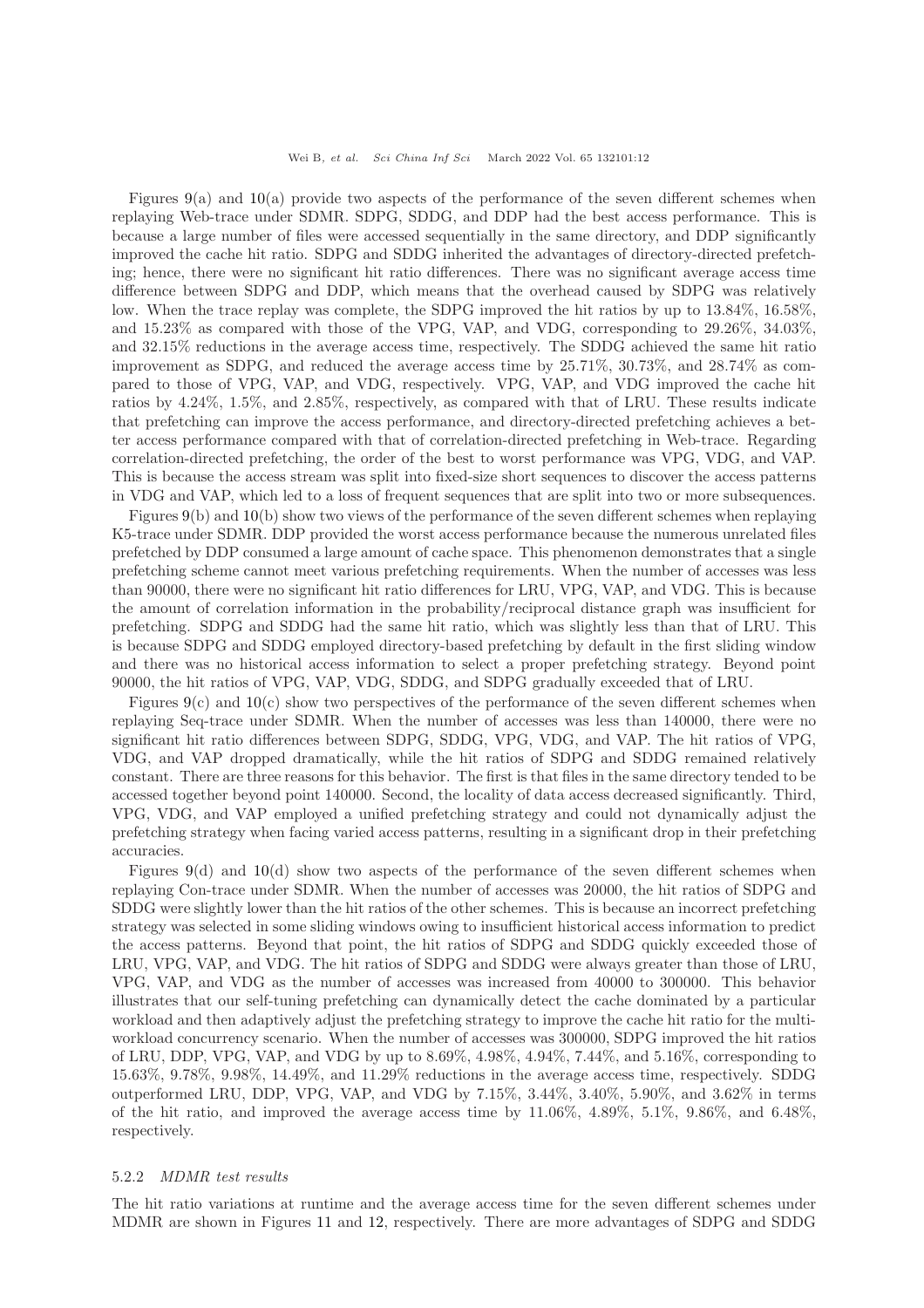<span id="page-12-0"></span>

Wei B, et al. Sci China Inf Sci March 2022 Vol. 65 132101:13

Figure 11 (Color online) Hit ratio variations for seven different schemes when replaying four different traces under MDMR. (a) Web-trace; (b) K5-trace; (c) Seq-trace; (d) Con-trace.

<span id="page-12-1"></span>

Figure 12 (Color online) Average access time for seven different schemes when completing four different trace replays under MDMR. (a) Web-trace; (b) K5-trace; (c) Seq-trace; (d) Con-trace.

under MDMR than under SDMR. The average access time for the seven schemes increased to some extent owing to the higher levels of the directory tree and the larger VFS path lookup counts.

The hit ratio variations and average access time for all schemes when replaying Web-trace under MDMR are shown in Figures [11\(](#page-12-0)a) and [12\(](#page-12-1)a), respectively. The performance of DDP was better than that of the SDMR scenario. For instance, when the number of accesses was 10000, DDP outperformed LRU, VPG, VVAP, and VDG by more than 28% in terms of the hit ratio under MDMR, while there was only a 20% improvement under SDMR. There were no significant differences for DDP, SDPG, and SDDG in terms of the hit ratio and average access time. This behavior indicates that SDPG and SDDG fully inherited the advantages of directory-directed prefetching; hence, they achieved much higher hit ratios than LRU, VPG, VAP, and VDG.

The hit ratio variations and average access time for all schemes when replaying K5-trace under MDMR are shown in Figures [11\(](#page-12-0)b) and [12\(](#page-12-1)b), respectively. The hit ratios of SDPG and SDDG were greater than those of the other schemes when the number of accesses was greater than 10000, providing significantly different results to the experimental results under SDMR. This is because DDP achieved a better performance under MDMR compared with that under SDMR. Our self-tuning prefetching dynamically detects the workload to achieve a fine-grained online variation of prefetching strategies, increasing the performance of SDPG and SDDG.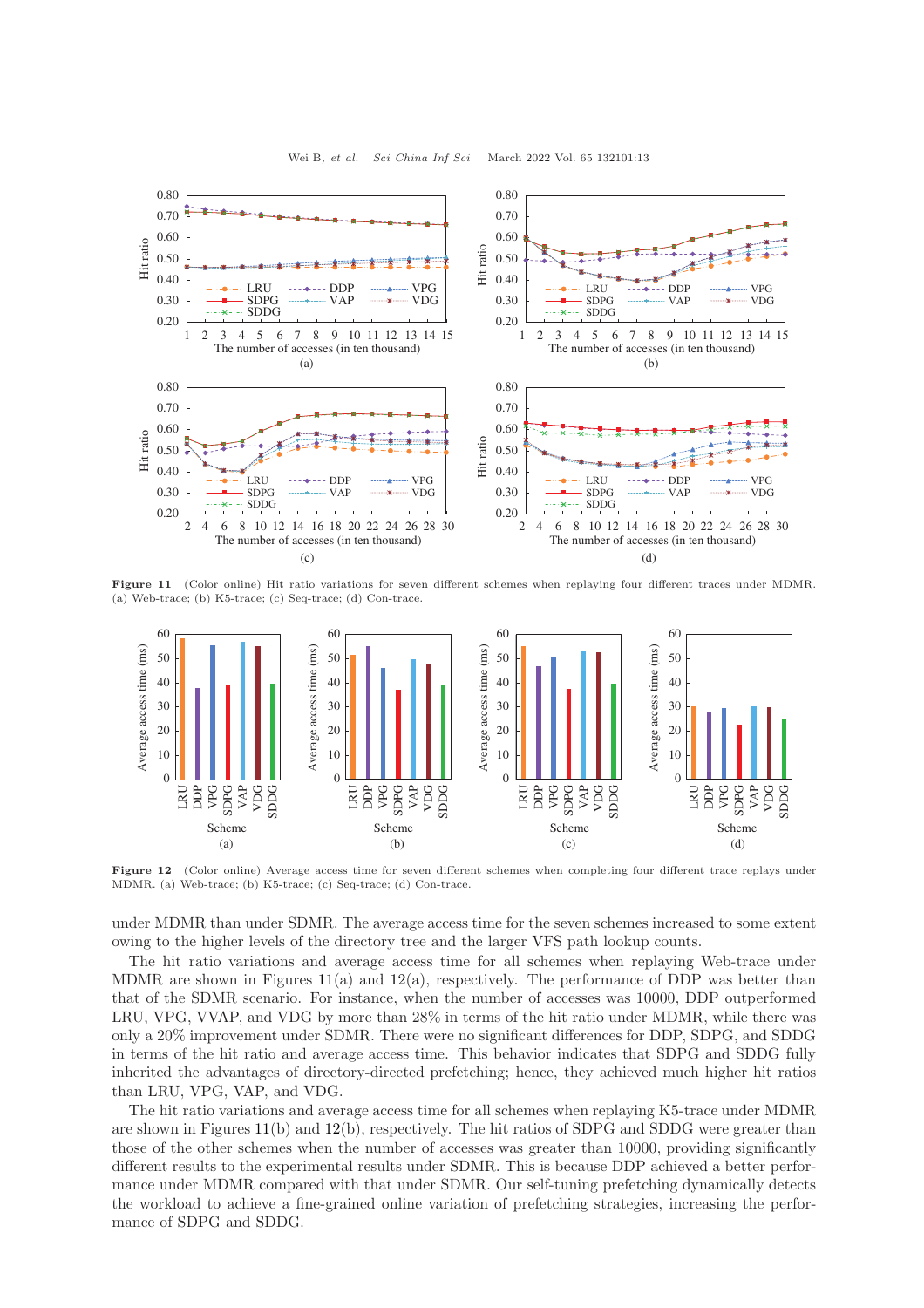<span id="page-13-0"></span>

Figure 13 (Color online) Hit ratio variations of seven different schemes for Seq-trace and Con-trace when varying support under MDMR. (a) Seq-trace; (b) Con-trace.

The hit ratio variations and average access time for all schemes when replaying Seq-trace under MDMR are shown in Figures  $11(c)$  $11(c)$  and  $12(c)$  $12(c)$ , respectively. The advantage of DDP under MDMR is more prominent than that under SDMR. This is because a large number of directories are prefetched to improve the hit ratio. SDPG and SDDG efficiently couple directory-directed and correlation-directed prefetching to improve the hit ratios by taking advantage of their advantages and discarding their disadvantages. As a result, the performance of SDPG and SDDG is much better than those of the other schemes.

The hit ratio variations and average access time for all of the schemes when replaying Con-trace under MDMR are shown in Figures [11\(](#page-12-0)d) and [12\(](#page-12-1)d), respectively. SDPG always had the highest hit ratio because it could adaptively adjust the prefetching strategy based on the workload characteristics. The hit ratio of SDDG was slightly less than that of SDPG, which indicates that SDPG was more capable than SDDG when various workloads were run concurrently. DDP had a higher hit ratio than those of LRU, VPG, VAP, and VDG throughout the entire access process. This is because a large number of directories were prefetched and the hit ratio of DDP was significantly improved. At the end of the trace, SDPG improved the hit ratios for LRU, DDP, VPG, VAP, and VDG by 15.22%, 6.32%, 10.08%, 11.65%, and 10.73%, corresponding to 25.24%, 18.11%, 23.53%, 24.94%, and 24.19% reductions in the average access time, respectively. The hit rate of SDDG was 96.88% that of SDPG, and reduced the average access time of LRU, DDP, VPG, VAP, and VDG by 17.38%, 9.5%, 15.5%, 17.06%, and 16.23%, respectively.

#### 5.2.3 Support parameter effects

The support parameter may affect the benefits of our proposed self-tuning prefetching. Figures [13\(](#page-13-0)a) and (b) show the effects of varying the support from 1 to 10 for Seq-trace and Con-trace under MDMR. The experimental results show that VPG, VAP, VDG, SDPG, and SDDG achieved their highest hit ratios when the support was one. For Seq-trace, the hit ratios for VPG, VAP, VDG, SDPG, and SDDG decreased by 5.55%, 4.16%, 4.62%, 3.18%, and 3.4%, respectively, as the support was increased from 1 to 3. This indicates that the larger the support parameter, the worse the performance degradation for prefetching based on file correlation.

# 5.2.4 Cache size parameter effects

The hit ratio variations for Seq-trace and Con-trace under MDMR are shown in Figures [14\(](#page-14-0)a) and (b), respectively. As the cache size increased from 2000 to 20000 metadata items, the hit ratios for LRU, DDP, VPG, VAP, VDG, SDDG, and SDPG for Seq-trace improved by 3.08%, 7.84%, 3.19%, 2.27%, 2.67%, 4.52%, and 5.12%, and for Con-trace by 2.68%, 7.99%, 2.91%, 1.52%, 2.29%, 5.16%, and 6.44%, respectively. The larger the cache size, the higher the hit ratio. However, the cache size cannot be set too large because it can lead to a larger consistency maintenance overhead.

# 5.2.5 Prefetch parameter effects

Figure [15](#page-14-1) shows the effects of the prefetch parameters for all schemes when replaying Seq-trace and Con-trace under MDMR. Figures [15\(](#page-14-1)a) and (b) show the effects of dir prefetch items variations for Seqtrace and Con-trace, respectively. When dir prefetch items varied from 50 to 150, the hit ratios of DDP, SDDG, and SDPG increased dramatically. For example, the hit ratios of DDP, SDDG, and SDPG under Seq-trace increased by 2.98%, 3.51%, and 3.52%, and under Con-trace by 2.73%, 1.86%, and 2.17%,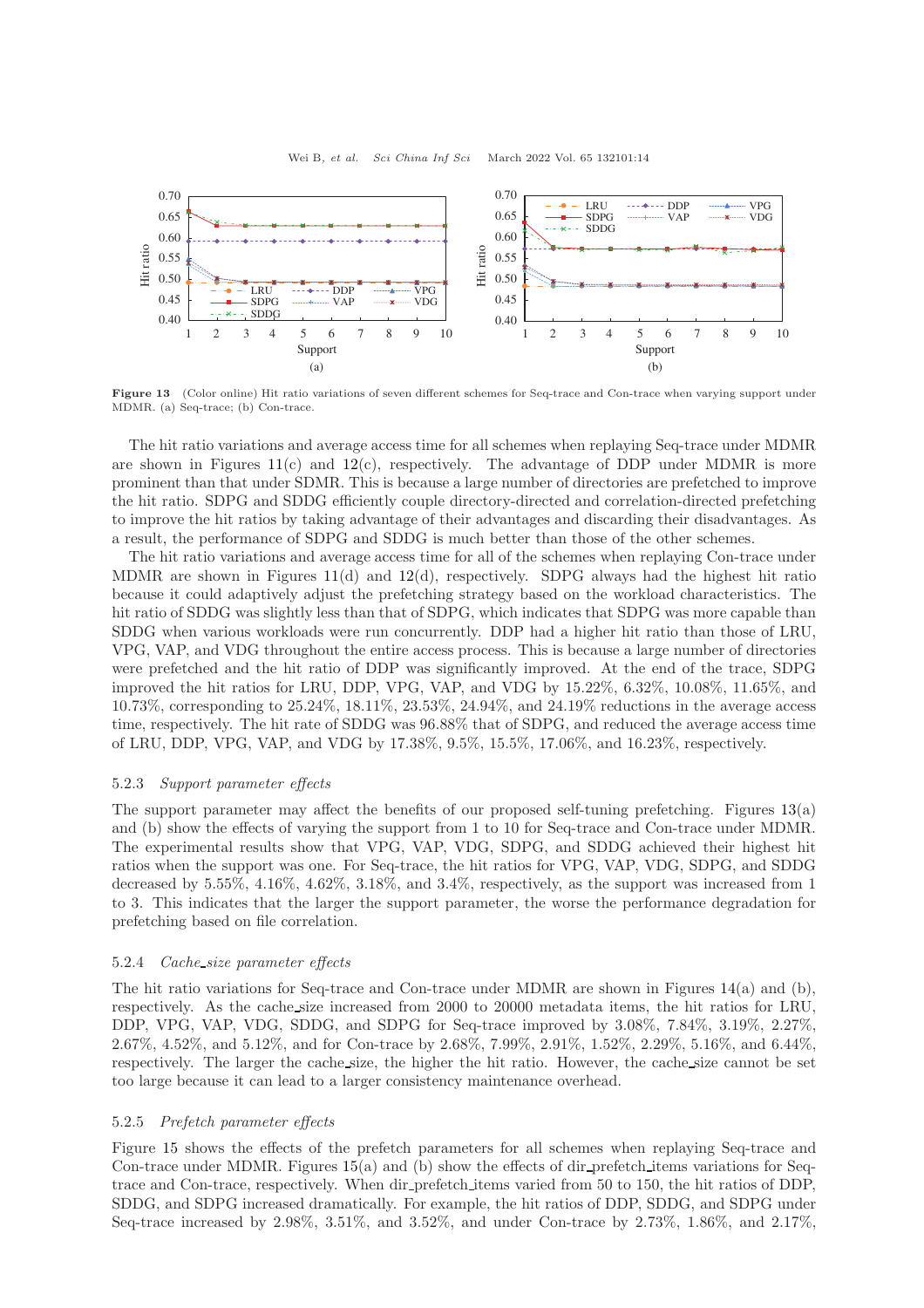<span id="page-14-0"></span>

Figure 14 (Color online) Effects of parameter cache size for Seq-trace and Con-trace under MDMR. (a) Seq-trace; (b) Con-trace.

<span id="page-14-1"></span>

Figure 15 (Color online) Effects of the prefetch parameters for Seq-trace and Con-trace under MDMR. (a), (c) and (e) Seq-trace; (b), (d) and (f) Con-trace.

respectively. As dir prefetch items increased further, the hit ratios increased slightly. This implies that increasing dir prefetch items beyond a certain point does not provide further performance benefits under MDMR.

Figures [15\(](#page-14-1)c) and (d) show the effects of varying depth for Seq-trace and Con-trace, respectively. The hit ratios of VPG, VDG, SDDG, and SDPG increased dramatically when depth was varied from one to two. When varying depth from four to five, performance degradation was observed for VPG and VDG. This is because the depths of the most frequently accessed sequences were not greater than four; incorrect metadata was prefetced, which then occupied the cache space.

Figures [15\(](#page-14-1)e) and (f) show the effects of varying branch for Seq-trace and Con-trace, respectively. A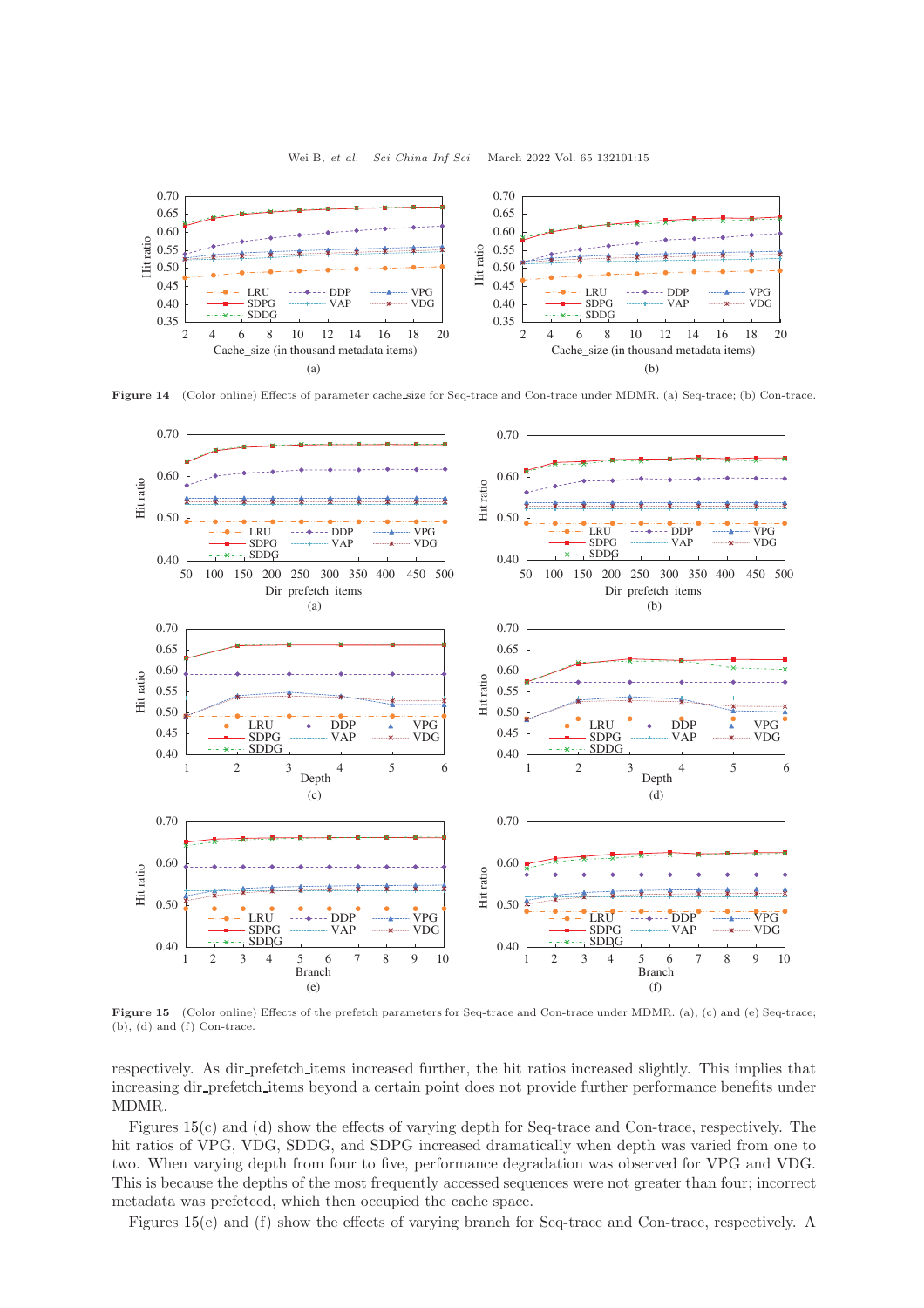large branch had a positive effect on performance. For example, as branch increased from 1 to 10, the hit ratios of VPG, VDG, SDDG, and SDPG under Seq-trace increased by 2.56%, 2.86%, 2.03%, and 1.08%, and under Con-trace by 2.65%, 2.59%, 3.61%, and 2.63%, respectively.

# 6 Related work

Prefetching and caching have long been studied in parallel applications with intensive I/O and modern file systems for improving I/O system performance. Several sophisticated prefetching and caching schemes have been proposed to reduce overhead caused by high-cost network accesses and disk operations. Most of these are implemented in either the I/O library layer on the client-side of storage systems or the file server layer.

There is no doubt that data prefetching and caching are effective in reducing access latency. Most previous studies rely on hints from the application to determine which data should be fetched beforehand. Better access performance can be achieved using application-controlled prefetching [\[20\]](#page-16-15) and informed prefetching [\[21,](#page-16-16)[22\]](#page-16-17). However, these prefetching approaches may result in significant system performance degradation when inappropriate information is provided from running applications [\[13\]](#page-16-9). Moreover, this type of prefetching has limited applicability as the source code needs to be revised.

Prefetching and caching approaches are used to alleviate file access latency in distributed/parallel file systems. The read cache prefetching technique was employed by Ceph [\[3\]](#page-16-5) to reduce network communication overhead between clients and metadata servers for a better access performance. The GFS [\[4\]](#page-16-18) relies on simple heuristics, such as sequentially prefetching data that may be read by the following requests and then achieving a higher level of I/O throughput. However, whether prefetching is enabled depends on the user.

There are several sophisticated prefetching schemes for storage servers. C-Miner [\[7\]](#page-16-6) uses frequent sequence matching on block I/O data in storage servers to benefit I/O optimization. Hsu et al.  $[8]$ proposed an automatic locality-improving storage approach, which automatically reorganizes selected disk blocks by analyzing block correlations such that related objects are clustered and prefetched sequentially. SEER [\[11\]](#page-16-7) uses semantic distances between files to estimate the degree of similarity between them and prefetches as many related files as possible onto the mobile station such that the files will be available after network disconnection. Zhang et al. [\[5\]](#page-16-3) proposed a composite-file file system that allows many-toone mappings of files to metadata. It supports both directory-directed and embedded-reference-based consolidation. This approach is similar to prefetching, for example, the metadata of multiple associated files are prefetched when accessing the metadata of a composite file. Redundant metadata information can be significantly reduced when conducting file consolidation. Therefore, it provides better access performance than common prefetching. Pacaca [\[23\]](#page-16-20) is a client-side cache management framework that integrates object clustering, parallelized prefetching, and cost-aware caching to achieve a high level of cloud storage performance. However, the current prefetching schemes conducted on file servers cannot dynamically adapt to workload changes; they fail to hide the latency caused by network communications when facing multiple workloads. In summary, no existing schemes respond to evolving and changing access patterns by dynamically and adaptively self-adjusting the prefetching strategy to yield performance enhancements.

# 7 Conclusion and future work

This paper proposes a new self-tuning client-side metadata prefetching scheme that uses two different prefetching strategies and dynamically adapts to workload changes. A novel decision-making mechanism is proposed to effectively determine the best prefetching strategy; either directory-directed or correlationdirected. An original cache and a thin-cache are constructed using different prefetching strategies to study their performance. The hit ratios for the two prefetching strategies are calculated to provide a comparison at the end of a current sliding window. The prefetching strategy with a higher cache ratio is applied to the next sliding window. We also propose the following three effective mechanisms to reduce the overhead caused by prefetching strategies: (1) asynchronous fetching, (2) data compression, and (3) calculating the hit ratio based on assumptions. Using several real system traces, we show that our scheme is reasonably fast with the same space requirement as other schemes.